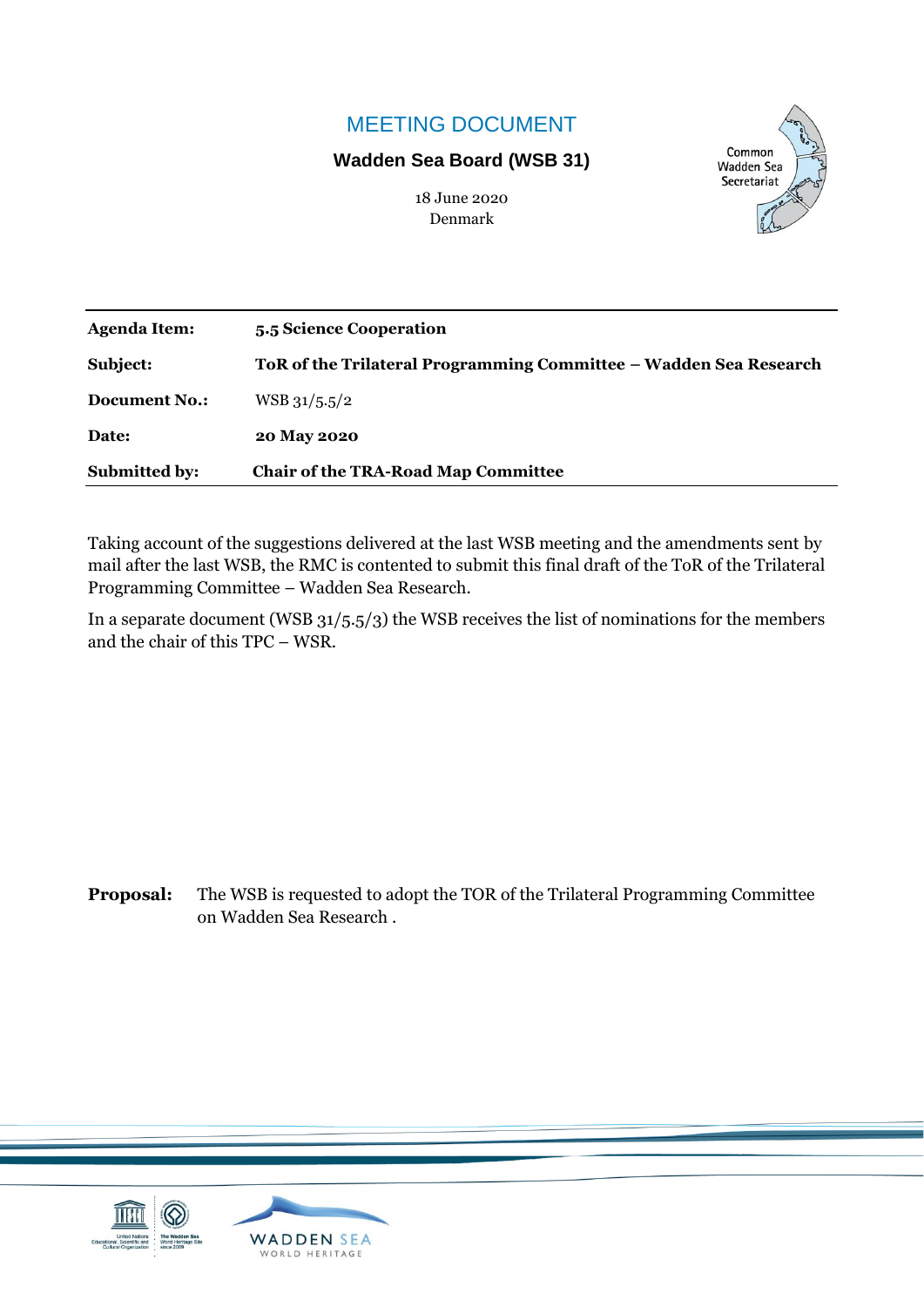## **Trilateral Programming Committee on Wadden Sea Research (TPC-WSR)**

# Terms of Reference and Rules of Procedure

### **Authors**

*The first draft of this document was prepared by Josef F. Stuefer (NWO - Netherlands Organisation for Scientific Research) who has acted as executive secretary of the Trilateral Research Agenda.*

### **Content**

- 1. BACKGROUND
- 2. OBJECTIVE
- 3. TASKS
- 4. COMPOSITION/MEMBERSHIP
- 5. RESPONSIBILITIES of the MEMBERS
- 6. RESPONSIBILITIES of the CHAIR
- 7. RULES OF PROCEDURE
	- a. Membership
	- b. Quorum
	- c. Decision-making
	- d. Frequency of meetings
	- e. Invitation, agenda, minutes and decision papers

#### **1. Background**

The more than 40 years lasting Trilateral Wadden Sea Cooperation (TWSC) is based on science and research. The Trilateral Wadden Sea Monitoring and Assessment Programme (TMAP) as one of the pillars of our cooperation and criteria for the nomination as World Heritage provides a scientific assessment of the status of the ecosystem; and assess the status of implementation of the Targets of the Wadden Sea Plan, based on reliable scientific evidence. Science whether fundamental or applied has played a central role in Wadden Sea protection and management and is essential for the future protection and management of the property.

The initiative to develop a Trilateral Research Agenda (TRA) for the Wadden Sea Region originates from the governmental conferences following the Trilateral Ministers meetings in 2010 and 2014

The Trilateral Research Agenda was developed by the joint scientific community from Denmark, Germany and the Netherlands in a joint effort for identifying common future challenges and for developing and implementing comprehensive approaches to trilateral research, improving the knowledge needed for a sustainable future of the Wadden Sea Region. The Trilateral Research Agenda (TRA) applies for the whole Wadden Sea Region, with the aim to maintain natural and cultural values and to find a sustainable course for natural, societal and economic developments.

The Ministers welcomed the TRA at the Trilateral Governmental Conference in Leeuwarden (May 2018) and instructed the Wadden Sea Board "to continue to strengthen its cooperation with the scientific community by installing a trilateral programming committee in order to establish a joint programme on research issues relevant to the Wadden Sea World Heritage, taking into account the Trilateral Research Agenda and instruct the Wadden Sea Board to encourage the scientific community to develop a trilateral research platform and to promote pilot studies on nature restoration."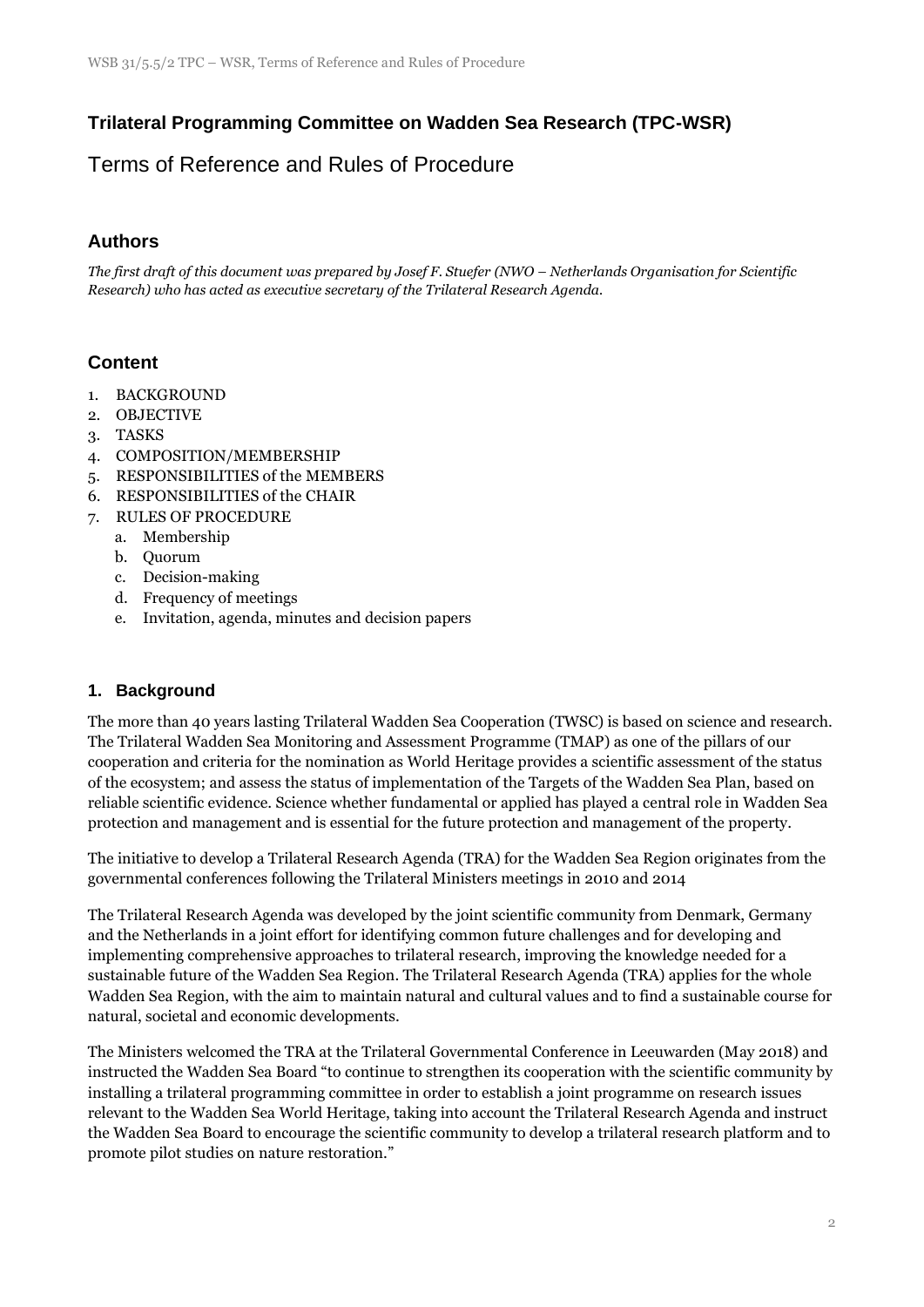The signing of the Memorandum Of Understanding of the Trilateral Partnership in support of the UNESCO World Heritage between the representatives of the Trilateral Wadden Sea Cooperation and several representatives of the research community at 30th of June 2019, demonstrates and contributes to the envisaged development of the Partnership Hub and the cooperation with the scientific sector, the Trilateral Programming Committee will contribute to.

### **2. Objective**

The Trilateral Programming Committee will serve as a focal point to foster science cooperation and applied research on the Wadden Sea World Heritage, and for discussions on how to implement, further develop and link a joint research programme to other national and international initiatives of relevance, taking into account the TRA.

#### **3. Tasks**

- To establish a joint trilateral programme on research issues relevant to the Wadden Sea World Heritage taking into account the TRA;
- Work towards the implementation on research issues relevant to the Wadden Sea World Heritage, including to stimulate and search for funding possibilities;
- Discuss and agree on the prioritisation of joint research lines, taking into account the Trilateral Research Agenda, the research issues identified by the Quality Status Report, the joint recommendations of TG-WH and TG-M (WSB 28/5.7/1) and the suggestions submitted by the Road Map Committee;
- Provide scientific and strategic advice to the Wadden Sea Board (WSB) with respect to the joint research programmes and provide regular progress reports (2 years);
- Provide scientific and strategic advice to organisations implementing the joint research programme.
- Provide strategic advice on design of relevant national and international research funds and funding mechanisms;
- Monitor the progress of the implementation of the joint trilateral programme on research, by providing regularly reports, assessments and workshops to foster the interface between science and policy;
- Provide advice to the development of a research platform within the Partnership Hub;
- Support the International Wadden Sea Scientific Symposia (ISWSS).

#### **4. Composition/ Membership**

- The TPC-WSR consists of 13 members, 12 regular members and an independent chair with the CWSS as the acting secretary;
- The Chair of the TPC-WSR is independent and does hence not represent one country, field of policy or institution. A rotating chair, linked to the chair of the Trilateral Governmental Conferences is preferred;
- The TPC-WSR consists of three national delegations (Denmark, Germany, The Netherlands) of 4 members each;
- Each national group, consisting of 4 members, should include
	- o one research representative from the social sciences and humanities,
	- o one research scientist(s) from the ecological sciences,
	- o one policy representative from national authorities,
	- o one policy representative from the sub-national governments or regional organizations.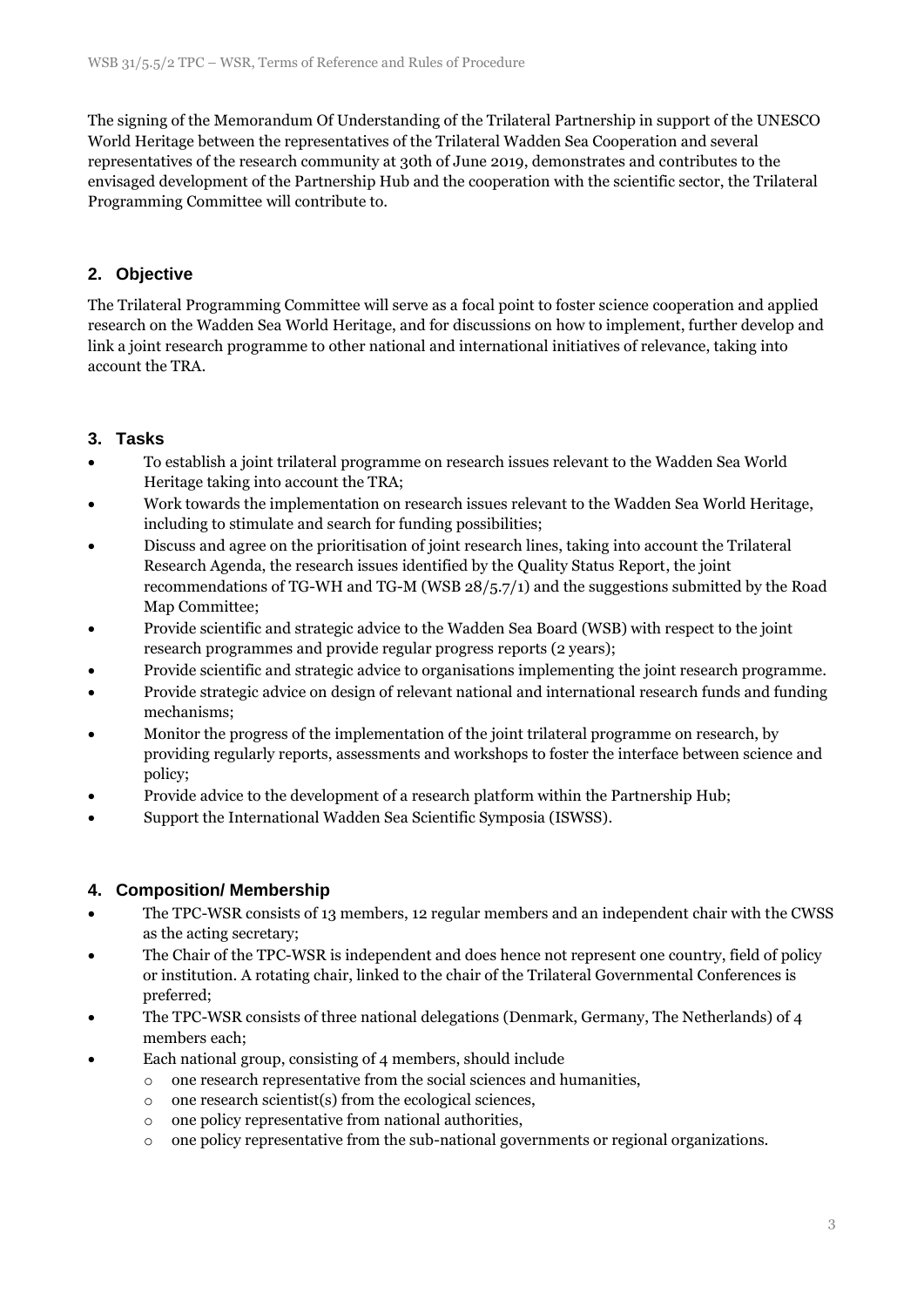### **5. Responsibilities of the members**

Individual Committee members have the following responsibilities:

- Engage proactively with relevant national and international communities and stakeholders (e.g. scientific community, politics, NGOs, business as well as to include relevant issues of the UNESCO Single Integrated Management Plan process for the Wadden Sea) to develop informed contribution to the discussions in the Committee;
- Be visible and approachable for relevant national and international communities and stakeholders; form national contact points for the joint programme on research incl. the TRA;
- Actively participate in Committee meetings through attendance, discussion, and review of minutes, papers and other Committee documents.

### **6. Responsibilities of the Chair**

The Chair of the Committee is supported by a secretary of the CWSS. In addition and to ensure the exchange of information to the WSB and its supporting groups the CWSS might be present with more supporting staff if needed to take care of the connections. The responsibilities of the Committee Chair are as follows:

- Setting the agenda for each meeting;
- Ensuring that agendas and supporting materials are delivered to members in advance of meetings.
- Acting as independent chair during meetings, leading discussions, summarizing decisions and confirming the outcome of voting procedures;
- Appealing to members who discontinue participation;
- Safeguarding a well-balanced national and gender participation.

### **7. Rules of procedures**

#### a. MEMBERSHIP

- The national representatives in the Trilateral Programming Committee -WSR suggest members, after due consultation with their respective national science and policy communities, to be finally installed by the WSB;
- Proposals for the first members for the TCP will be made by the Roadmap Committee in due time before WSB 31 in 2020;
- Members and advisors of the WSB as well as the members of the directly linked groups of Task Groups and Expert Groups should in principle not be members of the TCP-WSR at the same time.
- In case of absence, each member of the TCP-WSR may transfer his/her vote to one of their national representatives;
- To ensure continuity, the maximum membership duration in the TCP-WSR is 6 years (2 terms of 3 years), whereas an alteration of half of the members should be envisaged;
- The WSB nominates the chair of the TCP-WSR;
- In case of unavailability of the Chair, the TCP-WSR decides ad-hoc on a temporary replacement;
- The WSB dismisses members of the TCP-WSR, incl. its chair.